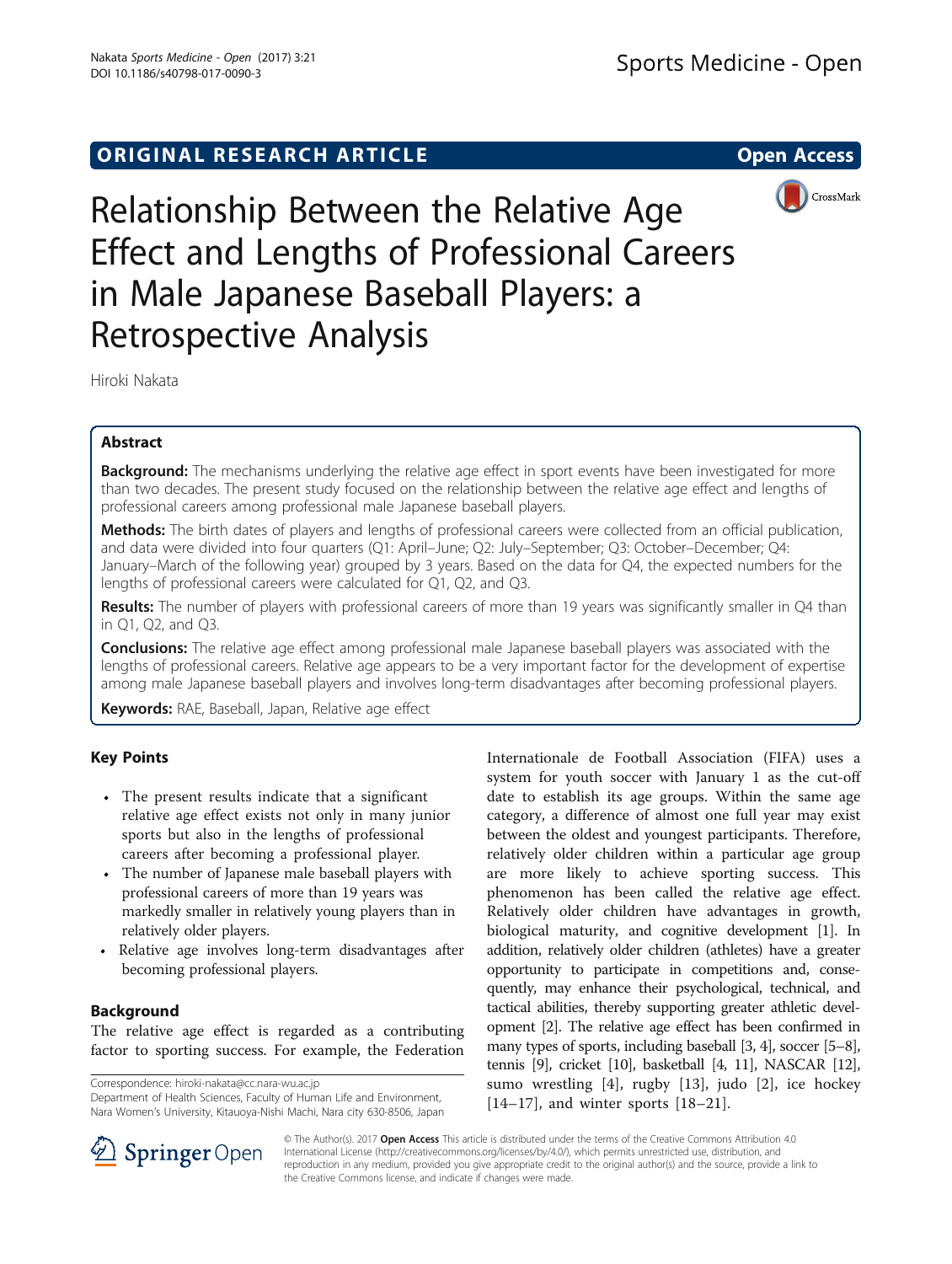<span id="page-1-0"></span>Moreover, several studies have examined the relative age effect from a historical perspective [[8, 16](#page-3-0), [22](#page-4-0)–[25](#page-4-0)]. It generally takes several years or decades for a sport to gain popularity in a given country. Thus, historical analyses are needed in order to clarify the beginning of the relative age effect in a country and compare differences in the skew of this effect among generations.

The present study focused on how long the relative age effect continues into adulthood because most studies have focused on junior players, while, to the best of our knowledge, only a few studies have examined this topic. We previously reported that the relative age effect persisted among players older than 22 years of age when, theoretically, no physical advantage is expected for older players [\[26](#page-4-0)]. The relative age effect has been demonstrated in professional athletes who graduated university (college) at 22 years old; however, this relationship was weaker than that among those who graduated high school at 18 years old. Steingröver and colleagues [[27](#page-4-0)] recently investigated whether relative age influenced career lengths in the National Basketball Association (NBA), National Hockey League (NHL), and National Football League (NFL). They showed that the number of matches played was significantly larger in relatively younger players than in relatively older players in the NHL. No significant differences were observed in career lengths in the NBA or NFL between relatively younger and older players.

The present study examined the relationship between the relative age effect and lengths of professional careers among professional male Japanese baseball players. Steingröver and colleagues [[27\]](#page-4-0) reported significant differences in career lengths between relatively younger and older players in the NHL; however, this relative age effect needs to be confirmed in other countries if universal factors are truly related to this effect. In other words, even if a significant relative age effect is observed in a country, the popularity and system of a sport differ among sports and countries. In Japan, a unique annualage grouping has been applied since 1886, which is between April 1 and March 31 of the following year. Therefore, April 1 is the beginning of the "new year" (i.e., cut-off date), and this specific calendar follows an education system including elementary, junior high, and senior high schools and university (college), government, and companies. Sports calendars also follow this system. Thus, players born in April, May, and June are expected to have a relative age advantage. Grondin and Koren [[23\]](#page-4-0) reported that the relative age effect for baseball was more important in Japan than in the USA because large numbers of Japanese players were born during Q1 (April–June). Based on these backgrounds, a relative age effect was hypothesized to exist on the lengths of professional careers among Japanese professional male players.

# **Methods**

### Samples

The birth dates of players and lengths of professional careers were collected from an official publication [\[28](#page-4-0)]. Data from professional male Japanese baseball players  $(N = 4218$  males) who played in Nippon Professional Baseball (NPB) and were born between 1911 and 1980 were analyzed. Baseball players were divided into four groups based on their month of birth: Q1 (April–June), Q2 (July–September), Q3 (October–December), and Q4 (January–March of the following year). Chi-squared tests were applied to each group according to the four quarters in order to assess the significance of deviations from the expected number of births in each quarter. The

Table 1 Number of players divided into lengths of professional careers based on quarters of the birth year

| Year                      | eis basea oir quaiteis oi tire birtir jear<br>Q1 (Apr-Jun) | Q2 (Jul-Sep)            | Q3 (Oct-Dec)             | Q4 (Jan-Mar)              |
|---------------------------|------------------------------------------------------------|-------------------------|--------------------------|---------------------------|
| $\ensuremath{\mathsf{1}}$ | 221                                                        | 202                     | 134                      | 129                       |
| $\sqrt{2}$                | 145                                                        | 143                     | 99                       | 109                       |
| 3                         | 128                                                        | 115                     | 86                       | 89                        |
| 4                         | 90                                                         | 89                      | 61                       | 42                        |
| 5                         | 84                                                         | 75                      | 57                       | 60                        |
| 6                         | 82                                                         | 88                      | 35                       | 39                        |
| $\overline{\phantom{a}}$  | 72                                                         | 60                      | 36                       | 43                        |
| 8                         | 85                                                         | $70\,$                  | 44                       | 50                        |
| 9                         | 61                                                         | 50                      | 39                       | 23                        |
| 10                        | 54                                                         | 42                      | 28                       | 48                        |
| 11                        | 51                                                         | 61                      | 38                       | 32                        |
| 12                        | 41                                                         | 31                      | 29                       | 32                        |
| 13                        | 49                                                         | 35                      | 28                       | 29                        |
| 14                        | 41                                                         | 29                      | 34                       | 28                        |
| 15                        | 36                                                         | 33                      | 17                       | 23                        |
| 16                        | 28                                                         | 19                      | 22                       | 11                        |
| 17                        | 15                                                         | 22                      | $\overline{\phantom{a}}$ | 13                        |
| 18                        | 21                                                         | 18                      | 13                       | 19                        |
| 19                        | 14                                                         | $\overline{7}$          | 11                       | $\overline{4}$            |
| 20                        | $\overline{7}$                                             | 9                       | $\overline{\phantom{a}}$ | $\overline{4}$            |
| 21                        | 8                                                          | $\overline{4}$          | 1                        | $\mathbf{1}$              |
| 22                        | $\overline{4}$                                             | 6                       | $\overline{4}$           | $\ensuremath{\mathsf{1}}$ |
| 23                        | $\overline{4}$                                             | $\overline{\mathbf{3}}$ |                          | $\overline{c}$            |
| 24                        |                                                            | $\mathbbm{1}$           | $\,1$                    |                           |
| 25                        |                                                            |                         | $\, 1 \,$                |                           |
| 26                        | $\mathbf{1}$                                               |                         |                          |                           |
| 27                        |                                                            |                         |                          |                           |
| 28                        |                                                            |                         |                          |                           |
| 29                        | 1                                                          |                         |                          |                           |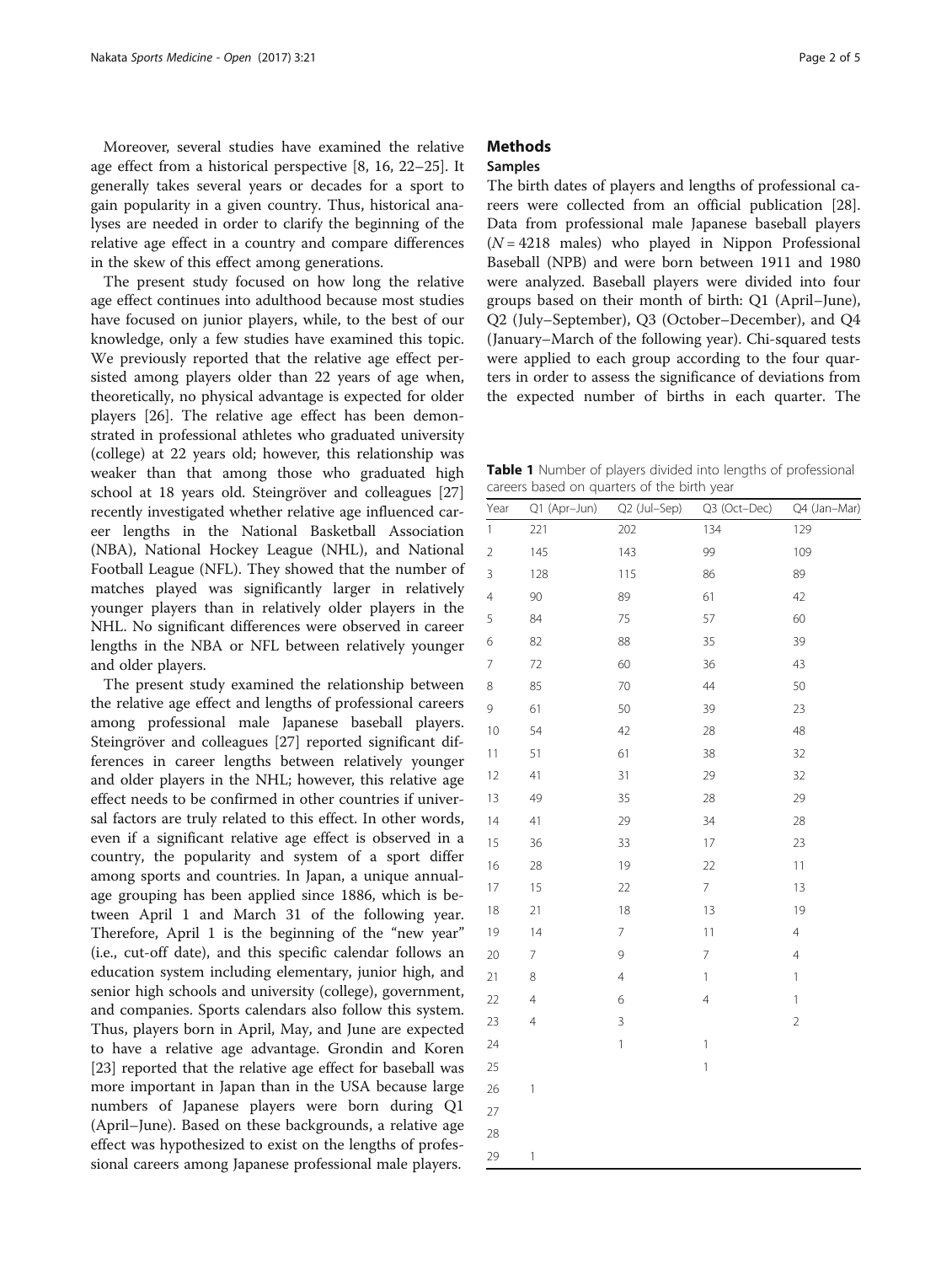|                    | Q1 (Apr-Jun) |      | Q2 (Jul-Sep) |      | Q3 (Oct-Dec) |      | Q4 (Jan-Mar) |       | Total      |        |         | W     |
|--------------------|--------------|------|--------------|------|--------------|------|--------------|-------|------------|--------|---------|-------|
|                    |              | (% ) | n            | (%)  | n            | (% ) | n            | (9/6) | n          |        |         |       |
| Baseball players   | 1434         | 34.0 | 1212         | 28.7 | 832          | 19.7 | 831          | 19.7  | 4218       | 506.53 | < 0.001 | 0.347 |
| [Expected]         | 928          |      | 1003         |      | 1008         |      | 1278         |       |            |        |         |       |
| General population | 15,506,530   | 22.0 | 16,789,633   | 23.8 | 16,867,173   | 23.9 | 21,401,945   | 30.3  | 70.565.281 |        |         |       |

**Table 2** Distribution of all players and the general population divided into quarters

The number in the second row shows the expected number of players obtained using the chi-squared test based on the number of the general population. n number of players,  $X^2$  chi<sup>2</sup> value, w effect size

expected distribution was calculated based on national birth statistics for males during 1911–1980 in Japan (Ministry of Internal Affairs and Communications, the Statistics Bureau and the Director-General for Policy Planning of Japan). Professional male Japanese baseball leagues start in April and finish in October, with players being drafted in November. Foreign players were excluded because they had not passed through the Japanese school system.

Data for each quarter were then grouped by 3 years and categorized into seven groups (i.e., 1–3, 4–6, 7–9, 10–12, 13–15, 16–18, and 19 years). The reason for grouping by 3 years was that the sample size comprised more than 100 baseball players in each career year group. If data were grouped by 5 years (ex.  $1-5$ ,  $6-10$ , 11–15, 16–20, and 21 years), the sample size for 21 years was less than 100 (Table [1\)](#page-1-0). After grouping, based on the data of Q4, the expected numbers for the lengths of professional careers were calculated for Q1, Q2, and Q3. In this analysis, chi-squared tests were applied to Q1, Q2, and Q3 according to the lengths of professional careers in order to assess the significance of deviations from the expected number for the lengths of professional careers in Q4. Statistical tests were performed using computer software (SPSS for windows ver. 22.0). Significance was set at  $p \leq 0.05$ .

### Results

Table 2 shows the birth date distribution of male baseball players and the general population. Chi-squared tests revealed significant relative age effects, indicating that the percentage of relatively older players in Q1 was clearly higher.

Table 3 shows the results of chi-squared tests for the lengths of professional careers in seven groups of 3 years. The distributions of Q1, Q2, and Q3 were significantly different from that of Q4 (Q1:  $p < 0.001$ , effect size 0.168; Q2:  $p < 0.001$ , effect size 0.156; Q3:  $p < 0.001$ , effect size 0.147). In addition, the distribution in six groups (i.e., from 1–3 to 16–18 years) was similar among Q1, Q2, Q3, and Q4. On the other hand, this difference was more prominent in those with a professional career spanning more than 19 years, showing that the number of baseball players with professional careers of more than 19 years was markedly smaller in O4 than in O1, O2, and O3 (O1:  $X^2 = 19.8$ ; Q2:  $X^2$  = 8.9; Q3:  $X^2$  = 14.0).

### Discussion

The present study investigated the relative age effect on the lengths of professional careers among male Japanese professional baseball players. The results revealed that the number of players with professional careers of more than 19 years was markedly smaller in Q4 than in Q1, Q2, and

**Table 3** Number of players grouped by 3 years for lengths of professional career

|              | $1-3$ years | 4-6 years | 7-9 years | $10-12$ years | $13-15$ years | $16-18$ years | 19 years | Total | $\mathcal{P}$ | W     |
|--------------|-------------|-----------|-----------|---------------|---------------|---------------|----------|-------|---------------|-------|
| Q1 (Apr-Jun) | 494         | 256       | 218       | 146           | 126           | 64            | 39       | 1343  |               |       |
| [Expected]   | 528         | 228       | 187       | 181           | 129           | 69            | 19       | 1343  |               |       |
| $X^2$        | 2.2         | 3.5       | 5.0       | 6.8           | 0.1           | 0.4           | 19.8     | 37.80 | < 0.001       | 0.168 |
| Q2 (Jul-Sep) | 460         | 252       | 180       | 134           | 97            | 59            | 30       | 1212  |               |       |
| [Expected]   | 477         | 206       | 169       | 163           | 117           | 63            | 18       | 1212  |               |       |
| $X^2$        | 0.6         | 10.4      | 0.7       | 5.3           | 3.3           | 0.2           | 8.9      | 29.48 | < 0.001       | 0.156 |
| Q3 (Oct-Dec) | 319         | 153       | 119       | 95            | 79            | 42            | 25       | 832   |               |       |
| [Expected]   | 327         | 141       | 116       | 112           | 80            | 43            | 12       | 832   |               |       |
| $X^2$        | 0.2         | 1.0       | 0.1       | 2.6           | 0.0           | 0.0           | 14.0     | 17.97 | < 0.001       | 0.147 |
| O4 (Jan-Mar) | 327         | 141       | 116       | 112           | 80            | 43            | 12       | 831   |               |       |

The number in the second row shows the expected number of players calculated from the number of players in Q4 (Jan–Mar)

 $X^2$  chi<sup>2</sup> value, w effect size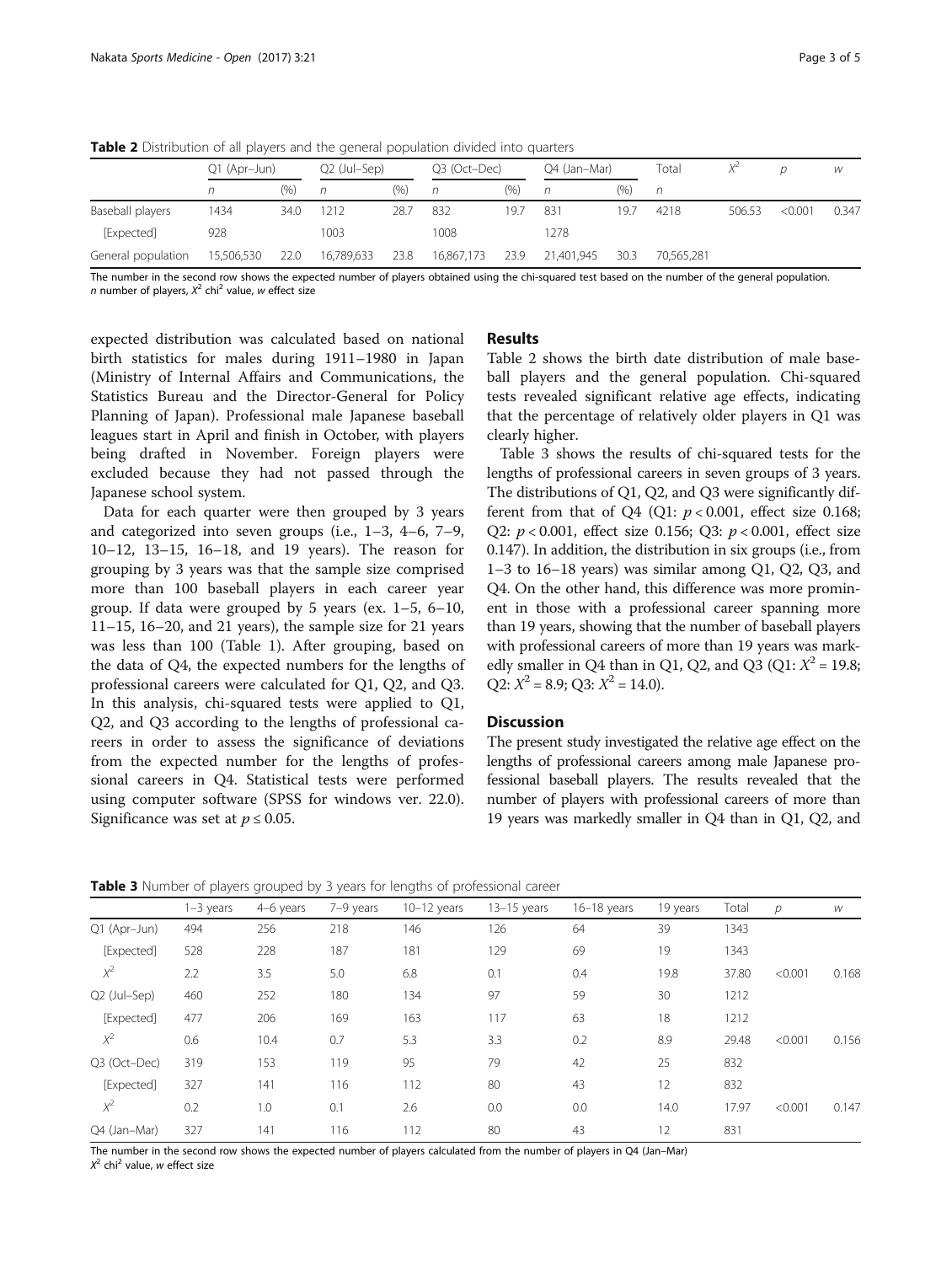<span id="page-3-0"></span>Q3. In addition, relative age was found to be a very important factor for the development of expertise among Japanese male baseball players and may involve long-term disadvantages after becoming professional players. In other words, even if relatively younger players became professional players, their talent may not be sufficient to continue for a long career such as more than 19 years, or they may be more likely to drop out of a professional career. This result was in contrast to previous findings showing the absence of a relative age effect in the NBA and NFL, and the favoring of relatively younger players in the NHL [\[27\]](#page-4-0).

It is difficult to explain why relatively older baseball players have longer professional careers. One explanation is disadvantages in childhood. Relatively older players may have greater opportunities for selection and experience in childhood because they are naturally heavier, taller, stronger, and faster; have greater endurance; and are more coordinated than younger players during childhood [15], all of which translate into performance advantages in most sports [[29](#page-4-0)]. This may lead to more long-term advantages for relatively older players in adulthood because of the development of self-confidence in childhood; however, these advantages are expected to become less apparent towards adulthood when physical maturity evens out. A second explanation is that this phenomenon is specific to Japan and Japanese professional male baseball players because many activities related to sports and academics are based on a unique cut-off date (April 1), which is not the case in other countries. Furthermore, as described in the "[Back](#page-0-0)[ground](#page-0-0)" section, the relative age effect for baseball is more important in Japan than in the USA [\[23\]](#page-4-0). These possibilities may interact. Further studies are needed in order to elucidate the mechanisms responsible for this phenomenon in more detail.

As a limitation of the present study, the lengths of professional careers may be associated with many factors other than the relative age effect. Baker and colleagues [[30\]](#page-4-0) reported that career lengths in Major League Baseball (MLB) were longer for infielders than for outfielders and catchers. Koz and colleagues [\[31](#page-4-0)] also showed a significant negative relationship between the draft round and games played in the NHL, NBA, and NFL and fielding players in MLB. However, the present study did not focus on the playing position or draft round. These factors need to be examined in more detail in future studies. In addition, in the present study, the significant relationship between the relative age effect and lengths of professional careers was only observed in Japanese male baseball players. Thus, this relationship needs to be examined in other sports including soccer, volleyball, Ekiden (a long-distance relay running race on roads), basketball, and sumo wrestling because these sports include a significant relative age effect among Japanese male athletes [4].

### Conclusions

The results of the present study provide additional information for elucidating the mechanisms underlying the relative age effect in professional sports. Our results suggest that the relative age effect in professional sports may be related to the lengths of professional careers.

#### Funding

Hiroki Nakata declares that no financial support was received for the conduct of this study or preparation of this manuscript.

#### Competing interests

Hiroki Nakata declares that he has no conflict of interest.

#### Publisher's Note

Springer Nature remains neutral with regard to jurisdictional claims in published maps and institutional affiliations.

### Received: 28 January 2017 Accepted: 25 May 2017 Published online: 02 June 2017

#### References

- 1. Musch J, Grondin S. Unequal competition as an impediment to personal development: a review of the relative age effect in sport. Dev Rev. 2001;21:147–67.
- 2. Albuquerque MR, Franchini E, Lage GM, Da Costa VT, Costa IT, Malloy-Diniz LF. The relative age effect in combat sports: an analysis of Olympic Judo athletes, 1964–2012. Percept Mot Skills. 2015;121:300–8.
- 3. Thompson AH, Barnsley RH, Steblelsky G. "Born to play ball": the relative age effect and Major League Baseball. Sociol Sport J. 1991;8:146–51.
- 4. Nakata H, Sakamoto K. Relative age effect in Japanese male athletes. Percept Motor Skills. 2011;113:570–4.
- 5. Dudink A. Birth date and sporting success. Nature. 1994;368:592.
- 6. Helsen WF, van Winckel J, Williams AM. The relative age effect in youth soccer across Europe. J Sport Sci. 2005;23:629–36.
- 7. Hirose N. Relationships among birth-month distribution, skeletal age and anthropometric characteristics in adolescent elite soccer players. J Sport Sci. 2009;27:1159–66.
- 8. Cobley S, Schorer J, Baker J. Relative age effects in professional German soccer: a historical analysis. J Sport Sci. 2008;26:1531–8.
- 9. Edgar S, O'Donoghue P. Season of birth distribution of elite tennis players. J Sport Sci. 2005;23:1013–20.
- 10. Edwards S. Born too late to win? Nature. 1994;370:186.
- 11. Delorme N, Chalabaev A, Raspaud M. Relative age is associated with sport dropout: evidence from youth categories of French basketball. Scand J Med Sci Sports. 2011;21:120–8.
- 12. Abel EL, Kruger ML. A relative age effect in NASCAR. Percept Mot Skills. 2007;105:1151–2.
- 13. Till K, Cobley S, Wattie N, O'Hara J, Cooke C, Chapman C. The prevalence, influential factors and mechanisms of relative age effects in UK Rugby League. Scand J Med Sci Sports. 2010;20:320–9.
- 14. Barnsley RH, Thompson AH. Birthdate and success in minor hockey: the key to the NHL. Can J Behav Sci. 1988;20:167–76.
- 15. Baker J, Logan AJ. Developmental contexts and sporting success: birth date and birthplace effects in national hockey league draftees 2000–2005. Br J Sport Med. 2007;41:515–7.
- 16. Wattie N, Baker J, Cobley MWJ. Tracking relative age effects over time in Canadian NHL players. Int J Sport Psychol. 2007;38:178–86.
- 17. Delorme N, Boiché J, Raspaud M. The relative age effect in elite sport: the French case. Res Q Exerc Sport. 2009;80:336–44.
- 18. Raschner C, Müller L, Hildebrandt C. The role of a relative age effect in the first winter Youth Olympic Games in 2012. Br J Sports Med. 2012;46:1038–43.
- 19. Baker J, Janning C, Wong H, Cobley S, Schorer J. Variations in relative age effects in individual sports: skiing, figure skating and gymnastics. Eur J Sports Sci. 2014;14:183–90.
- 20. Müller L, Müller E, Hildebrandt C, Kornexl E, Raschner C. Influential factors on the relative age effect in alpine ski racing. PLoS One. 2015;10:e0134744.